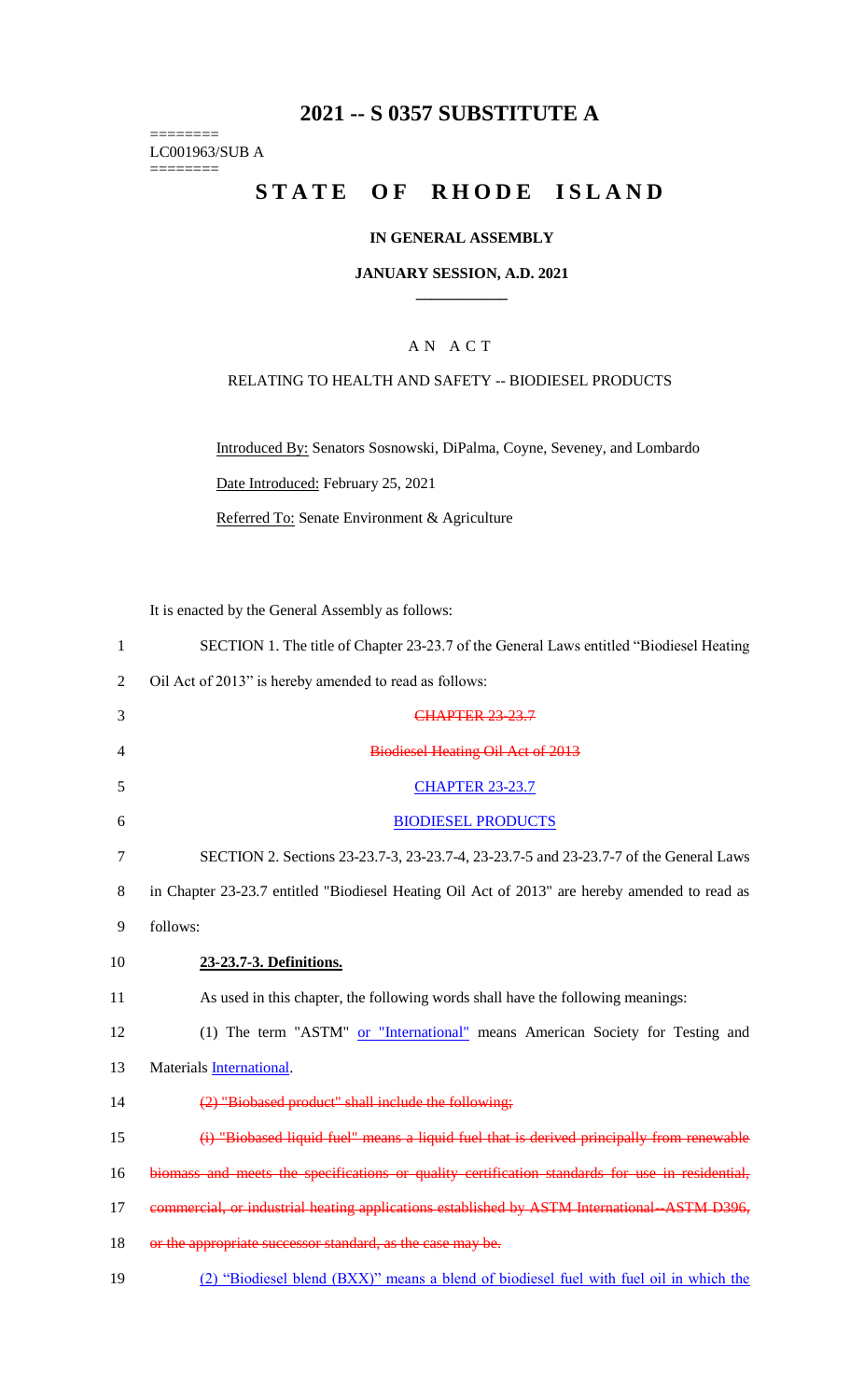1 "BXX" represents the volume percentage of biodiesel fuel in the blend as provided in the following

2 designations:

- 3 (i) "B5" represents a biodiesel blend in which the volume of biodiesel fuel in the blend is 4 between four and one-half percent (4.5%) to five and one-half percent (5.5%);
- 5 (ii) "B10" represents a biodiesel blend in which the volume of biodiesel fuel in the blend 6 is between nine and one-half percent (9.5%) to ten and one-half percent (10.5%).
- 
- 7 (iii) "B20" represents a biodiesel blend in which the volume of biodiesel fuel in the blend
- 8 is between nineteen and one-half percent (19.5%) to twenty and one-half percent (20.5%).
- 9 (iv) "B50" represents a biodiesel blend in which the volume of biodiesel fuel in the blend
- 10 is forty-nine and one-half percent (49.5%) to fifty and one-half percent (50.5%).
- 11 (ii)(3) "Biodiesel fuel" means the monoalkyl esters of long chain fatty acids derived from 12 plant or animal matters a fuel, designated B100, that meets the requirements of ASTM D6751, or 13 the most recent specification and which meet meets the registration requirements for fuels and fuel 14 additives established by the United States environmental protection agency under section 211 of 15 the clean air act, 42 U.S.C. § 7545, and the requirements of ASTM International--ASTM D6751. 16 (4) "Biodiesel heating fuel" means a heating fuel comprised of biodiesel and/or renewable
- 
- 17 hydrocarbon diesel that is blended with heating oil that meets the requirements of ASTM D396, or
- 18 the most recent specification, or a fuel comprised of renewable hydrocarbon diesel with petroleum
- 19 heating oil that meets the specification of ASTM D975, or other specifications as determined by
- 20 the director.
- 21 (iii) (5) "Biomass" or "Renewable biomass" means a material, including crops and crop 22 residues, trees and tree residues, organic portions of municipal solid waste, organic portions of 23 construction and demolition debris, grease trap waste, and algae, that can be used for fuel but does 24 not have a petroleum or other fossil fuel base.
- 25 (6) "Blender" or "distributer" means the person that holds the inventory position in the 26 heating oil, as reflected on the records of the terminal operator. A person holds the inventory
- 27 position in heating oil when the person has a contractual agreement with the terminal operator for
- 28 the use of storage facilities and terminaling services at a terminal with respect to the heating oil.
- 29 The term also includes a terminal operator that owns heating oil in its terminal.
- 30  $\left(\frac{3(7)}{2}\right)$  "Director" means the director of the department of environmental management.
- 31 (8) "Eligible Feedstock" means soybean oil, canola oil, oil from annual cover crops, algal
- 32 oil, biogenic waste oils, fats, and greases, camelina sativa oil, distillers corn oil, distillers sorghum
- 33 oil, and commingled distillers corn and sorghum oil, provided that the commissioner may, by rules
- 34 and regulations, modify the definition of feedstock based on EPA's potential future modifications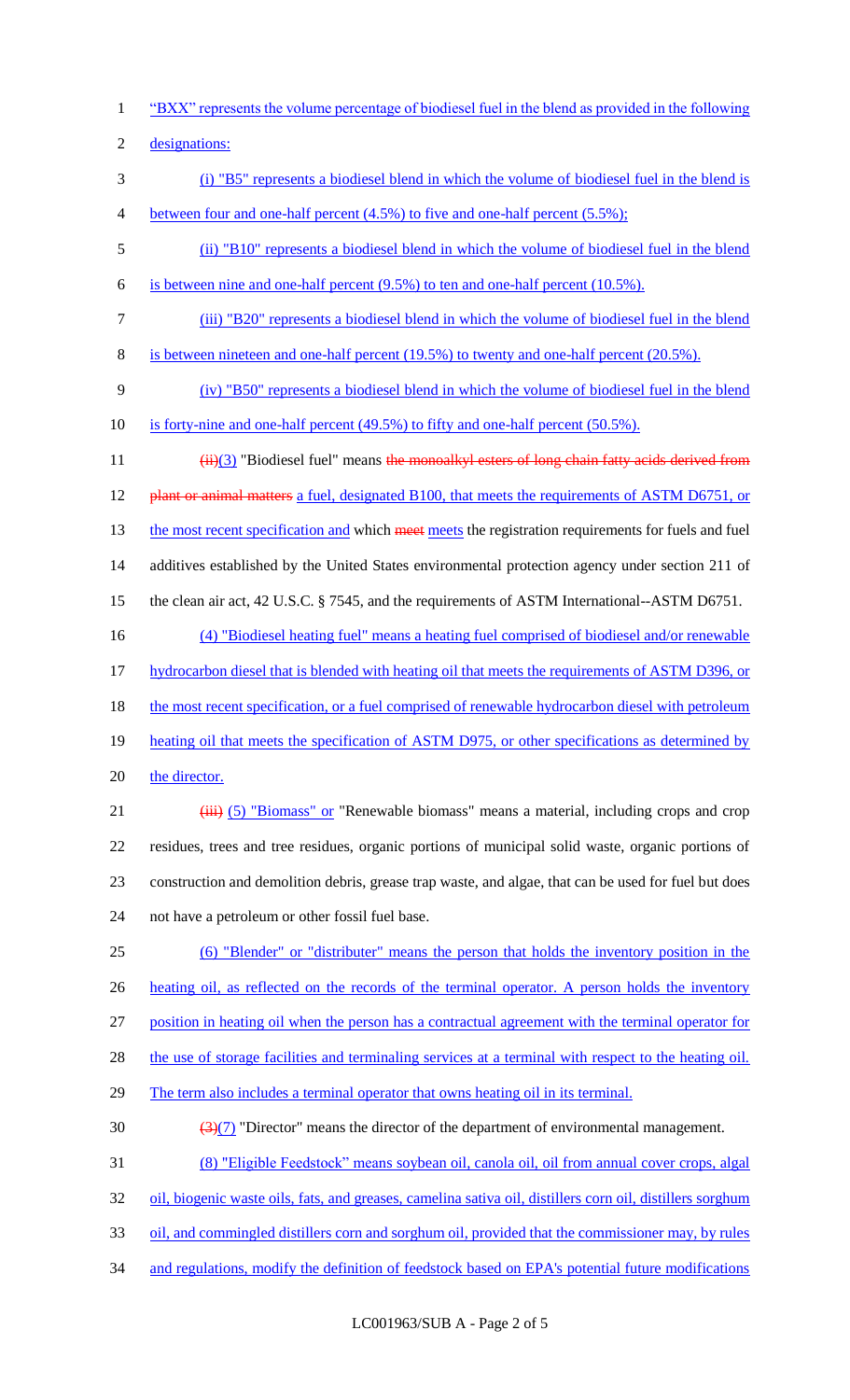of Table 1 of 40 C.F.R § 80.142611, and which has generated a RIN in compliance with the federal

RFS program.

 (4)(9) "Heating oil" means fuel or fuel oil used for heating residential, commercial, or 4 industrial properties, including No. 1 distillate, No. 2 distillate, a liquid blended with No. 1 distillate, No. 2 distillate, or a five percent (5%) biobased liquid fuel that meets the specifications or quality certification standards for use in residential, commercial, or industrial heating applications established by ASTM International petroleum oil refined for the purpose of use as fuel for combustion in a space and/or water heating system that meets the requirements of ASTM D396, or the most recent specification. (10) "Renewable hydrocarbon diesel" means a fuel derived from an eligible feedstock that 11 meets the requirements of ASTM D975, or the most recent specification. Renewable hydrocarbon 12 diesel shall not include any fuel from co-processed biomass with a feedstock that is not a biomass. **23-23.7-4. Heating oil biobased products.** Notwithstanding any law, rule, regulation, or order to the contrary, and in accordance with the compliance schedule established in this chapter, all No. 2 distillate heating oil sold in the state for residential, commercial, or industrial uses within the state, shall contain, at a minimum, the 17 specified percentage of biobased product, unless such requirement has been suspended pursuant to § 23-23.7-6 23-23.7-7. The compliance schedule shall be as follows: (1) Not later than July 1, 2014, all No. 2 distillate heating oil sold in the state shall contain not less than two percent (2%) of a biobased product. (2) Not later than July 1, 2015, all No. 2 distillate heating oil sold in the state shall contain not less than three percent (3%) of a biobased product. (3) Not later than July 1, 2016, all No. 2 distillate heating oil sold in the state shall contain not less than four percent (4%) of a biobased product. (4) Not later than July 1, 2017, all No. 2 distillate heating oil sold in the state shall contain not less than five percent (5%) of a biobased product. (5) Not later than July 1, 2021, all No. 2 distillate heating oil sold in the state shall at a 28 minimum meet the standards for B5 biodiesel blend and/or renewable hydrocarbon diesel. (6) Not later than July 1, 2023, all No. 2 distillate heating oil sold in the state shall at a minimum meet the standards for B10 biodiesel blend and/or renewable hydrocarbon diesel. (7) Not later than July 1, 2025, all No. 2 distillate heating oil sold in the state shall at a 32 minimum meet the standards for B20 biodiesel blend and/or renewable hydrocarbon diesel. (8) Not later than July 1, 2030, all No. 2 distillate heating oil sold in the state shall at a 34 minimum meet the standards for B50 biodiesel blend and/or renewable hydrocarbon diesel.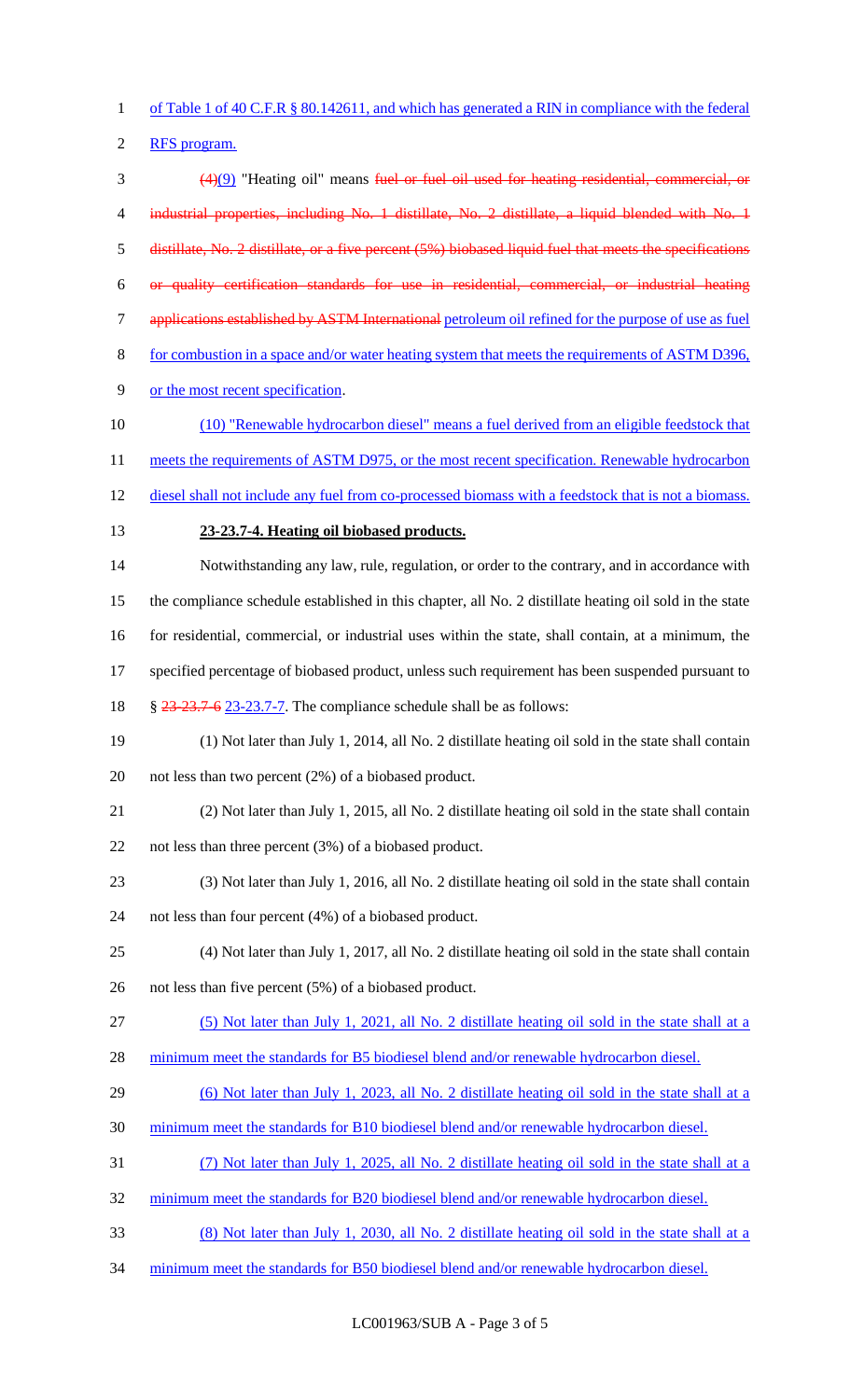| $\mathbf{1}$   | 23-23.7-5. Certification.                                                                                  |
|----------------|------------------------------------------------------------------------------------------------------------|
| $\overline{c}$ | (a) The blender or distributor of the biobased product biodiesel fuel or renewable                         |
| 3              | hydrocarbon diesel at the time of sale to a retail distributor of heating fuel shall provide certification |
| 4              | stating:                                                                                                   |
| 5              | (1) That the No. 2 distillate heating fuel meets ASTM International--ASTM D396 and/or                      |
| 6              | the successor standard as the case may be; and                                                             |
| $\tau$         | (2) That the biobased product biodiesel fuel or renewable hydrocarbon diesel used for                      |
| $8\,$          | blending meets the definition of biobased product biodiesel fuel or renewable hydrocarbon diesel           |
| 9              | in § $23-23.7-3(2)$ 23-23.7-3; and                                                                         |
| 10             | (3) The percentage of the biobased product biodiesel fuel or renewable hydrocarbon diesel                  |
| 11             | contained in the fuel.                                                                                     |
| 12             | (b) The director shall create and provide to blenders and distributors a quarterly report form             |
| 13             | to be filed by the blender or distributor with the department of environmental management stating          |
| 14             | the number of gallons of biobased fuel biodiesel fuel or renewable hydrocarbon diesel sold and             |
| 15             | certification that said gallons meet the standards set forth in this chapter.                              |
| 16             | 23-23.7-7. Suspension.                                                                                     |
| 17             | The governor of the state of Rhode Island, or the director, may temporarily suspend the                    |
| 18             | requirements imposed by § 23-23.7-4 if it is determined that the physical availability of biobased         |
| 19             | product biodiesel fuel and/or renewable hydrocarbon diesel heating oil which complies with these           |
| 20             | requirements is inadequate or unavailable at commercially reasonable prices to meet the needs of           |
| 21             | the residential, commercial, or industrial uses in this state and the inadequate availability constitutes  |
| 22             | an emergency, provided that the governor or director, shall specify in writing, the period of time         |
| 23             | the suspension shall be in effect; provided that this period shall not exceed three (3) months. Any        |
| 24             | person seeking a suspension shall submit a request in writing to the governor or director that             |
| 25             | provides the factual basis for the suspension.                                                             |
| 26             | SECTION 3. This act shall take effect on January 1, 2022.                                                  |

======== LC001963/SUB A ========